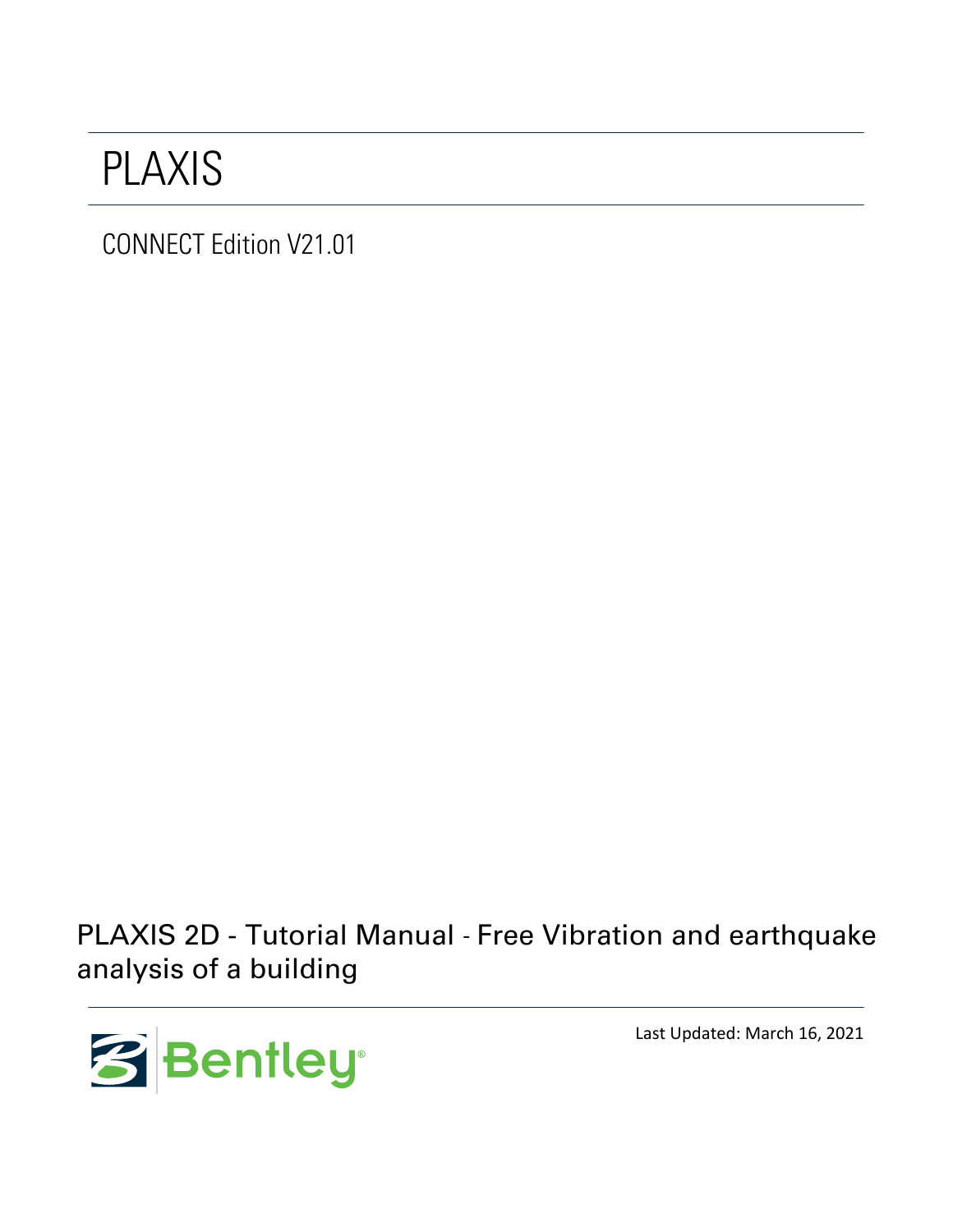# Free vibration and earthquake analysis of a building [ULT] 16

This example demonstrates the natural frequency of a five-storey building when subjected to free vibration and earthquake loading. The two calculations employ different dynamic boundary conditions:

- In the free vibration, the **Viscous** boundary conditions are considered. This option is suitable for problems where the dynamic source is inside the mesh.
- For the earthquake loading, the **Free-field** and **Compliant base** boundary conditions are considered. This option is preferred for earthquake analysis, where the dynamic input is applied at the bottom of the model.

#### **Objectives**

- Performing a **Dynamic** calculation
- Defining dynamic boundary conditions (free-field, compliant base and viscous)
- Defining earthquakes by means of dynamic multipliers
- Modelling free vibration of structures
- Modelling hysteretic behaviour by means of Hardening Soil model with small-strain stiffnessmall
- Evaluating the natural frequency from Fourier spectrum

#### **Geometry**

The building consists of 5 floors and a basement. It is 10 m wide and 17 m high including basement. The total height from the ground level is 5 x 3 m = 15 m and the basement is 2 m deep. A value of 5 kN/m<sup>2</sup> is taken as the weight of the floors and the walls. The building is constructed on a rather loose sand of 15 m depth underlain by a deep denser sand layer. In the model, 25 m of the deep sand layer will be considered.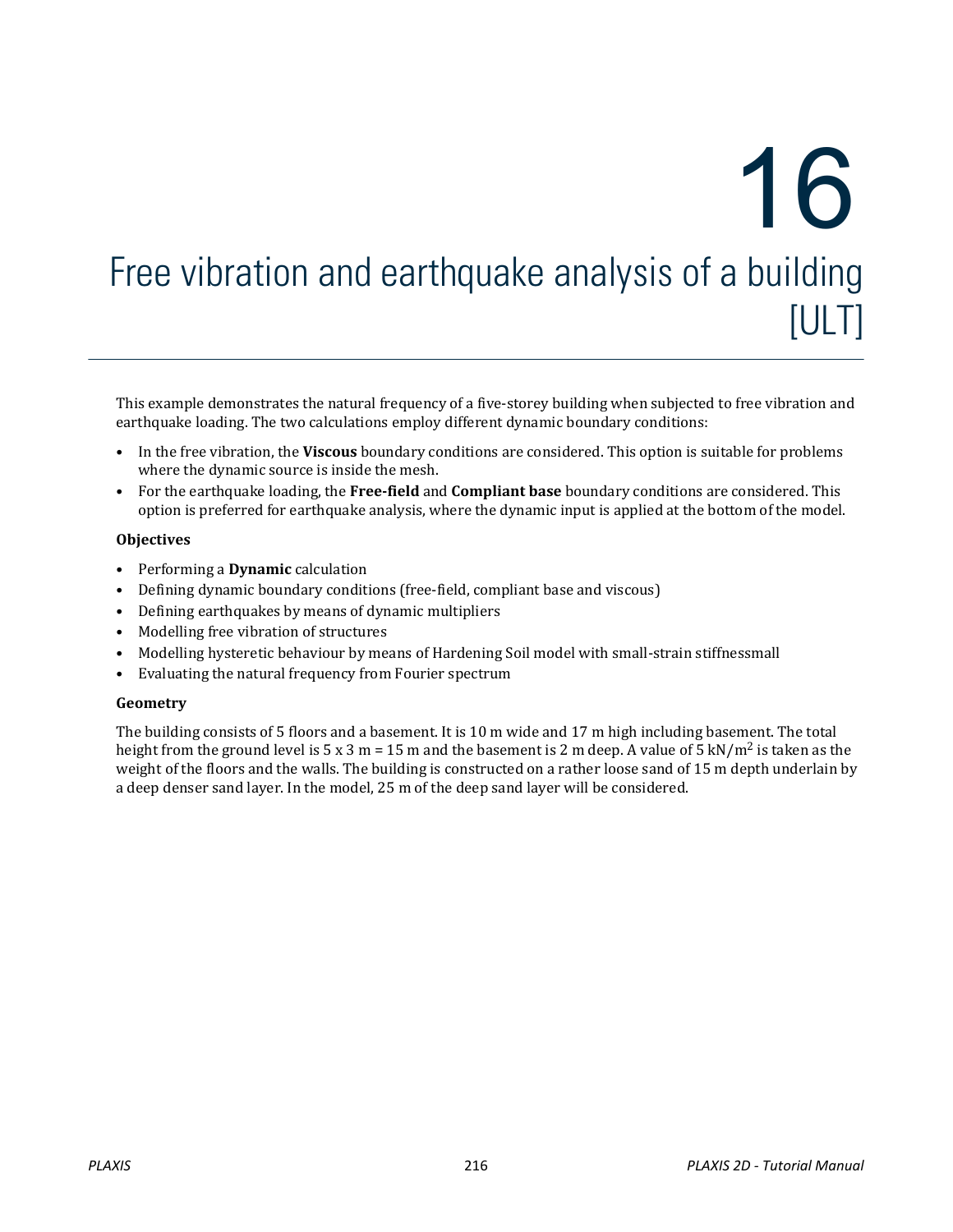#### **Free vibration and earthquake analysis of a building [ULT]**

Create new project



*Figure 189: Geometry of the project*

## 17.1 Create new project

To create the new project, follow these steps:

- **1.** Start the Input program and select **Start a new project** from the **Quick start** dialog box.
- **2.** In the **Project** tabsheet of the **Project properties** window, enter an appropriate title.
- **3.** In the **Model** tabsheet keep the default options for **Model** (**Plane strain**) and **Elements** (**15-Noded**).
- **4.** Keep the default units and constants and set the model **Contour** to  $x_{min} = -80$  m,  $x_{max} = 80$  m,  $y_{min} = -40$  m and  $y_{max} = 15$  m.

## 17.2 Define the soil stratigraphy

The subsoil is divided into a 15 m thick rather loose sand layer and a 25 m thick medium dense sand layer. The phreatic level is assumed to be at  $y = -15$  m. Hydrostatic pore pressures are generated in the whole geometry according to this phreatic line.

- **1.** Click the **Create borehole** button **a** and create a borehole at  $x = 0$ . The **Modify soil layers** window pops up.
- **2.** Add two soil layers extending from  $y = 0$  to  $y = -15$  and from  $y = -15$  to  $y = -40$ .
- **3.** Set the **Head** in the borehole at -15 m.

## 17.3 Create and assign material data sets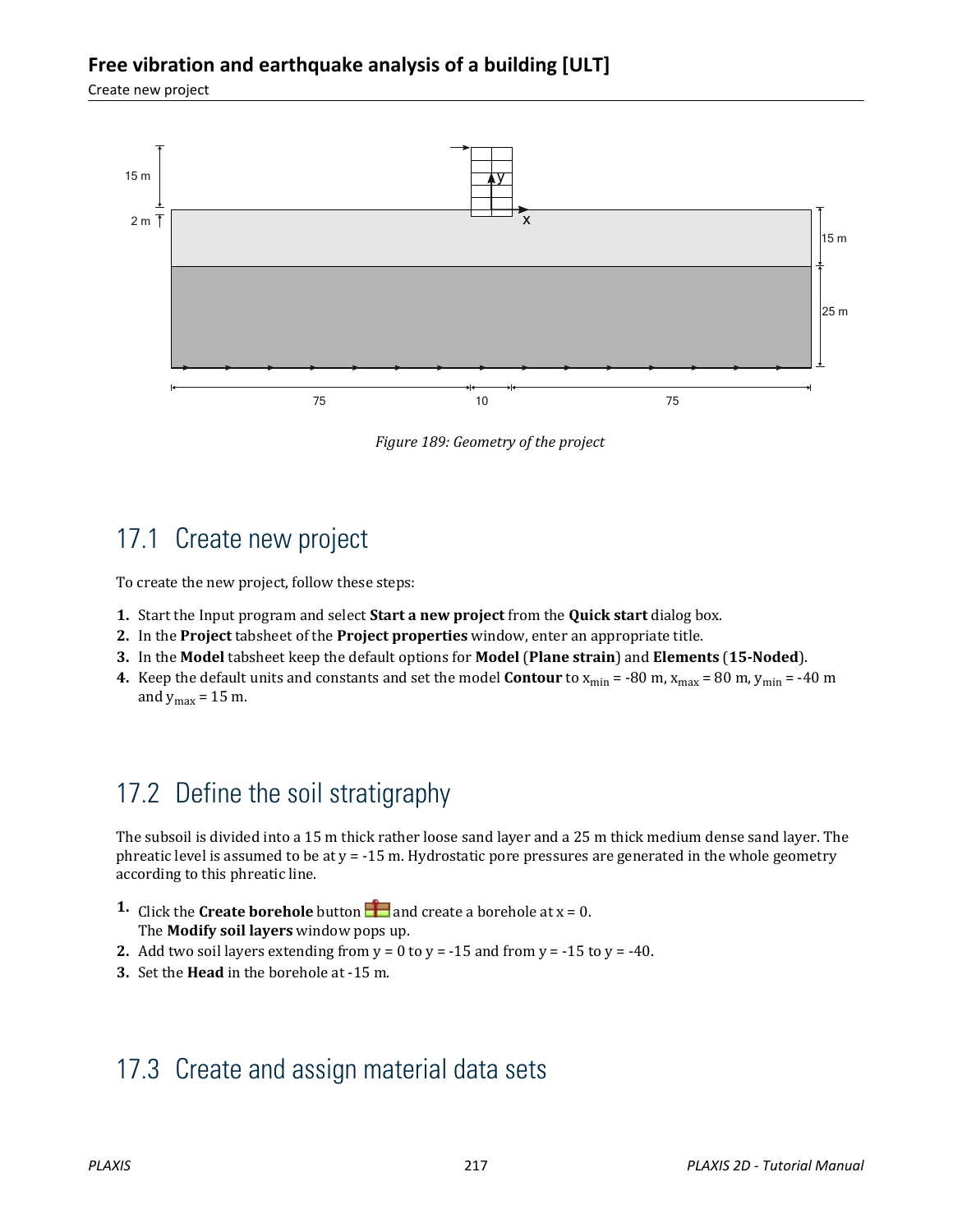#### Create and assign material data sets

The upper layer consists of rather loose sand and the lower one is a medium dense sand. Both have Hardening Soil model with small-strain stiffnessmall properties. The presence of the groundwater is neglected. The soil layers with Hardening Soil model with small-strain stiffnessmall properties have inherent hysteretic damping.

- **Example 1** Open the **Material sets** window.
- Create data sets under **Soil and interfaces** set type according to the information given in Table 34 (on page 218).
- Assign the material datasets to the corresponding soil layers in the borehole.

#### **Table 35: Material properties**

| <b>Parameter</b>                                      | <b>Name</b>                         | <b>Upper sand layer</b> | <b>Lower sand layer</b> | <b>Unit</b>       |
|-------------------------------------------------------|-------------------------------------|-------------------------|-------------------------|-------------------|
| <b>General</b>                                        |                                     |                         |                         |                   |
| Material model                                        |                                     | HS small                | HS small                |                   |
| Type of material behaviour                            | $\blacksquare$                      | Drained                 | Drained                 |                   |
| Soil unit weight above phreatic level                 | Yunsat                              | 16                      | 20                      | $kN/m^3$          |
| Soil unit weight below phreatic level                 | $\gamma_{\text{sat}}$               | 20                      | 20                      | $kN/m^3$          |
| <b>Parameters</b>                                     |                                     |                         |                         |                   |
| Secant stiffness in standard drained<br>triaxial test | $E_{50}$ <sup>ref</sup>             | $20.10^{3}$             | $30.10^{3}$             | kN/m <sup>2</sup> |
| Tangent stiffness for primary<br>oedometer loading    | $E_{oed}$ <sup>ref</sup>            | $26.10^{3}$             | $36.10^{3}$             | kN/m <sup>2</sup> |
| Unloading / reloading stiffness                       | $E_{ur}^{\quad \  \  \mathrm{ref}}$ | $95.10^{3}$             | $110 \cdot 10^{3}$      | kN/m <sup>2</sup> |
| Power for stress-level dependency of<br>stiffness     | $\boldsymbol{m}$                    | 0.5                     | 0.5                     |                   |
| Cohesion                                              | $c'_{ref}$                          | 10                      | 5                       | kN/m <sup>2</sup> |
| Friction angle                                        | $\varphi'$                          | 31                      | 28                      | $\circ$           |
| Dilatancy angle                                       | $\psi$                              | $\mathbf{0}$            | $\mathbf{0}$            | $\circ$           |
| Shear strain at which $G_s = 0.722 G_0$               | $y_{0.7}$                           | $0.15 \cdot 10^{-3}$    | $0.1 \cdot 10^{-3}$     | $\blacksquare$    |
| Shear modulus at very small strains                   | $G_0^{\text{ref}}$                  | $270 \cdot 10^3$        | $100 \cdot 10^{3}$      | kN/m <sup>2</sup> |
| Poisson's ratio                                       | $v'_{ur}$                           | 0.2                     | 0.2                     |                   |

When subjected to cyclic shear loading, the Hardening Soil model with small-strain stiffnesswill show typical hysteretic behaviour. Starting from the small-strain shear stiffness, G<sub>0</sub>r<sup>ef</sup>, the actual stiffness will decrease with increasing shear. The figures below display the Modulus reduction curves, i.e. the decay of the shear modulus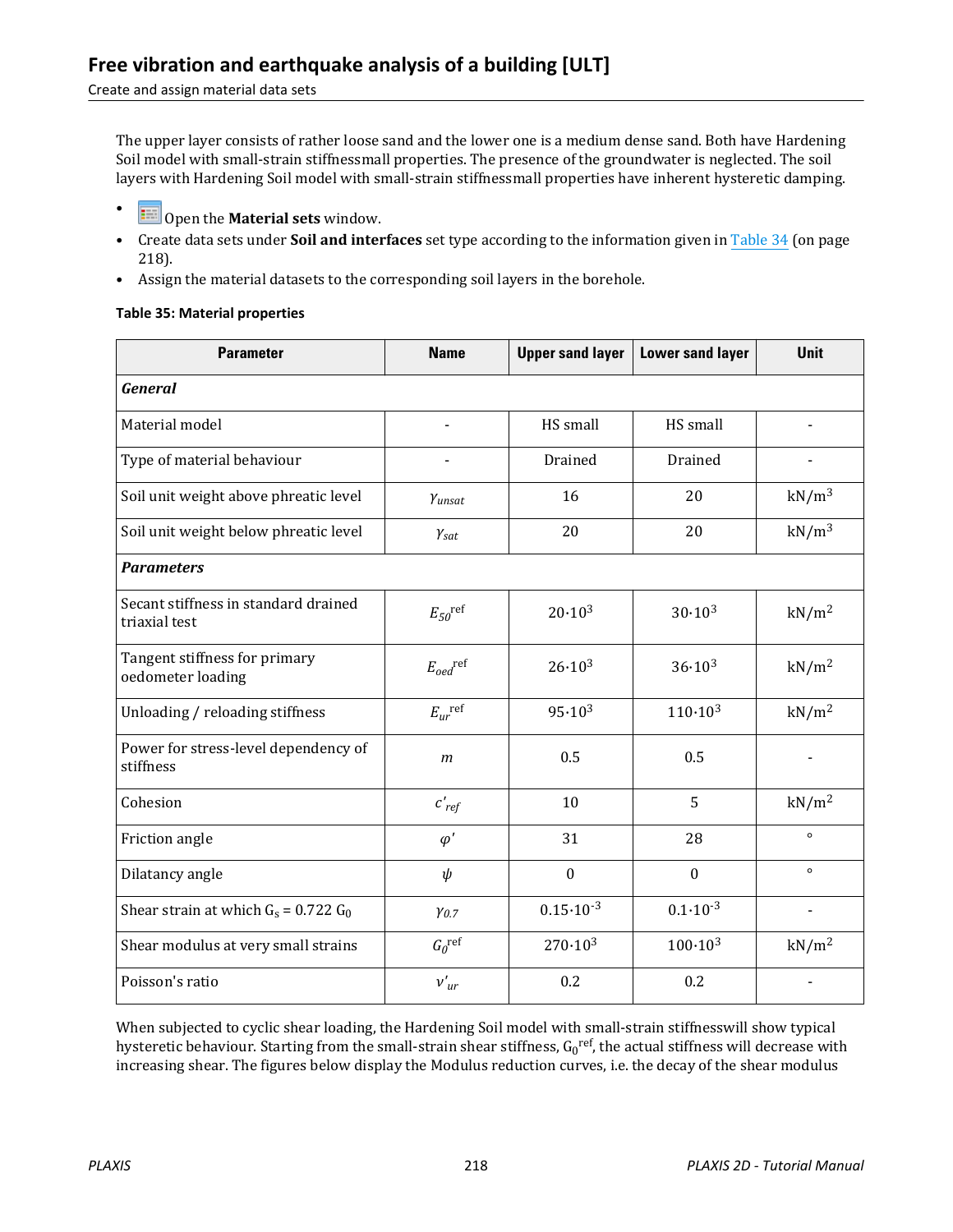Create and assign material data sets

with strain. The upper curve shows the secant shear modulus and the lower curve shows the tangent shear modulus.



*Figure 190: Modulus reduction curves for the upper sand layer*



*Figure 191: Modulus reduction curve for the lower sand layer*

In the Hardening Soil model with small-strain stiffnessmall, the tangent shear modulus is bound by a lower limit,  $G_{\text{ur}}$ .

$$
G_{ur}=\frac{E_{ur}}{2\left(1+\textit{v}_{ur}\right)}
$$

The values of G<sub>ur</sub><sup>ref</sup> for the **Upper sand layer** and **Lower sand layer** and the ratio to G<sub>0</sub><sup>ref</sup> are shown in the table below. This ratio determines the maximum damping ratio that can be obtained.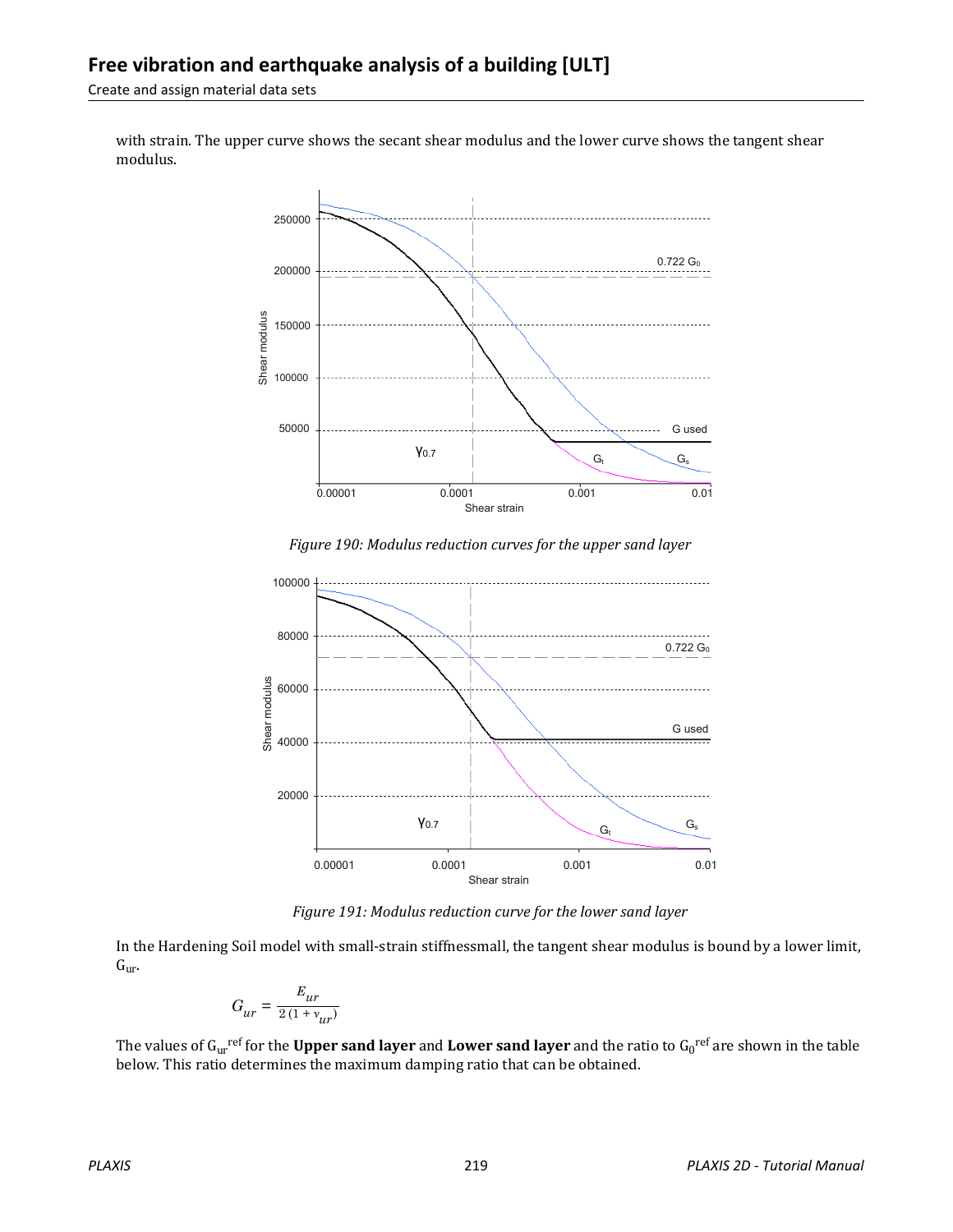Define the structural elements

**Table 36: Gur values and ratio to G<sup>0</sup> ref**

| <b>Parameter</b>          | <b>Upper sand layer</b> | <b>Lower sand layer</b> | Unit              |
|---------------------------|-------------------------|-------------------------|-------------------|
| $\mathbf{u}_{ur}$         | 39517                   | 41167                   | kN/m <sup>2</sup> |
| $G_0^{\text{ref}}/G_{ur}$ | 6.75                    | 2.5                     | -                 |

The figures below show the damping ratio as a function of the shear strain for the material used in the model. A more detailed description about the modulus reduction curve to the damping curve can be found in the literature.<sup>6</sup>



*Figure 192: Damping curve for the upper sand layer*



*Figure 193: Damping curve for the lower sand layer*

<sup>6</sup> Brinkgreve, R.B.J., Kappert, M.H., Bonnier, P.G. (2007). Hysteretic damping in small-strain stiffness model. In Proc. 10th Int. Conf. on Comp. Methods and Advances in Geomechanics. Rhodes, Greece, 737-742.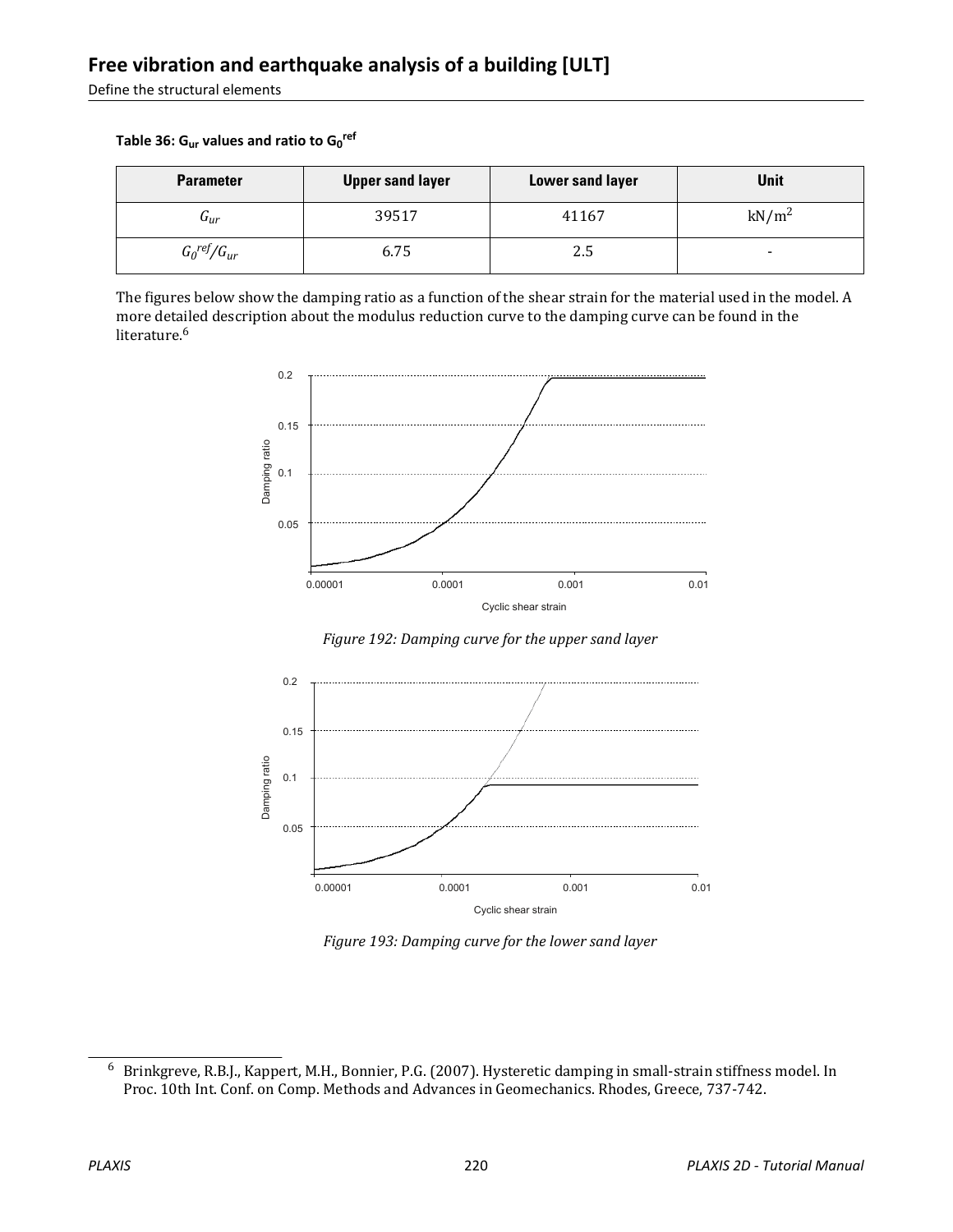## <span id="page-6-0"></span>17.4 Define the structural elements

The structural elements of the model are defined in the **Structures** mode.

## 17.4.1 Define the building

The building consists of 5 floors and a basement. It is 10 m wide and 17 m high including the basement. A value of 5 kN/m<sup>2</sup> is taken as the weight of the floors and the walls. The total height from the ground level is 5 x 3 m = 15 m and the basement is 2 m deep.

The plates, representing the walls and the floors in the building, are considered to be linear elastic. Note that two different material datasets are used, one for the basement and the other for the rest of the building. The physical damping in the building is simulated by means of Rayleigh damping. A description of Rayleigh damping parameters is given in the Reference Manual.

| <b>Parameter</b>         | <b>Name</b>              | <b>Building</b>     | <b>Basement</b>     | Unit                     |
|--------------------------|--------------------------|---------------------|---------------------|--------------------------|
| Material type            |                          | Elastic             | Elastic             |                          |
| Isotropic                | $\overline{\phantom{a}}$ | Yes                 | Yes                 | $\overline{\phantom{0}}$ |
| Axial stiffness          | $EA_1$                   | $9.10^{6}$          | $12.10^{6}$         | kN/m                     |
| <b>Bending stiffness</b> | EI                       | $67.5 \cdot 10^3$   | $160 \cdot 10^{3}$  | $kNm^2/m$                |
| Weight                   | w                        | 10                  | 20                  | kN/m/m                   |
| Poisson's ratio          | $\mathcal V$             | $\theta$            | $\mathbf{0}$        |                          |
| Rayleigh $\alpha$        | -                        | 0.2320              | 0.2320              |                          |
| Rayleigh $\beta$         | $\overline{\phantom{a}}$ | $8.0 \cdot 10^{-3}$ | $8.0 \cdot 10^{-3}$ |                          |
| Prevent punching         | ٠                        | N <sub>0</sub>      | N <sub>0</sub>      | -                        |

#### **Table 37: Material properties of the building (plate properties)**

**Table 38: Material properties of the node-to-node anchor**

| <b>Parameter</b>     | <b>Name</b> | <b>Column</b>    | <b>Unit</b> |
|----------------------|-------------|------------------|-------------|
| Material type        | Type        | Elastic          | -           |
| Axial stiffness      | EΑ          | $2.5 \cdot 10^6$ | kN          |
| Out-of-plane spacing | 'spacing    |                  | m           |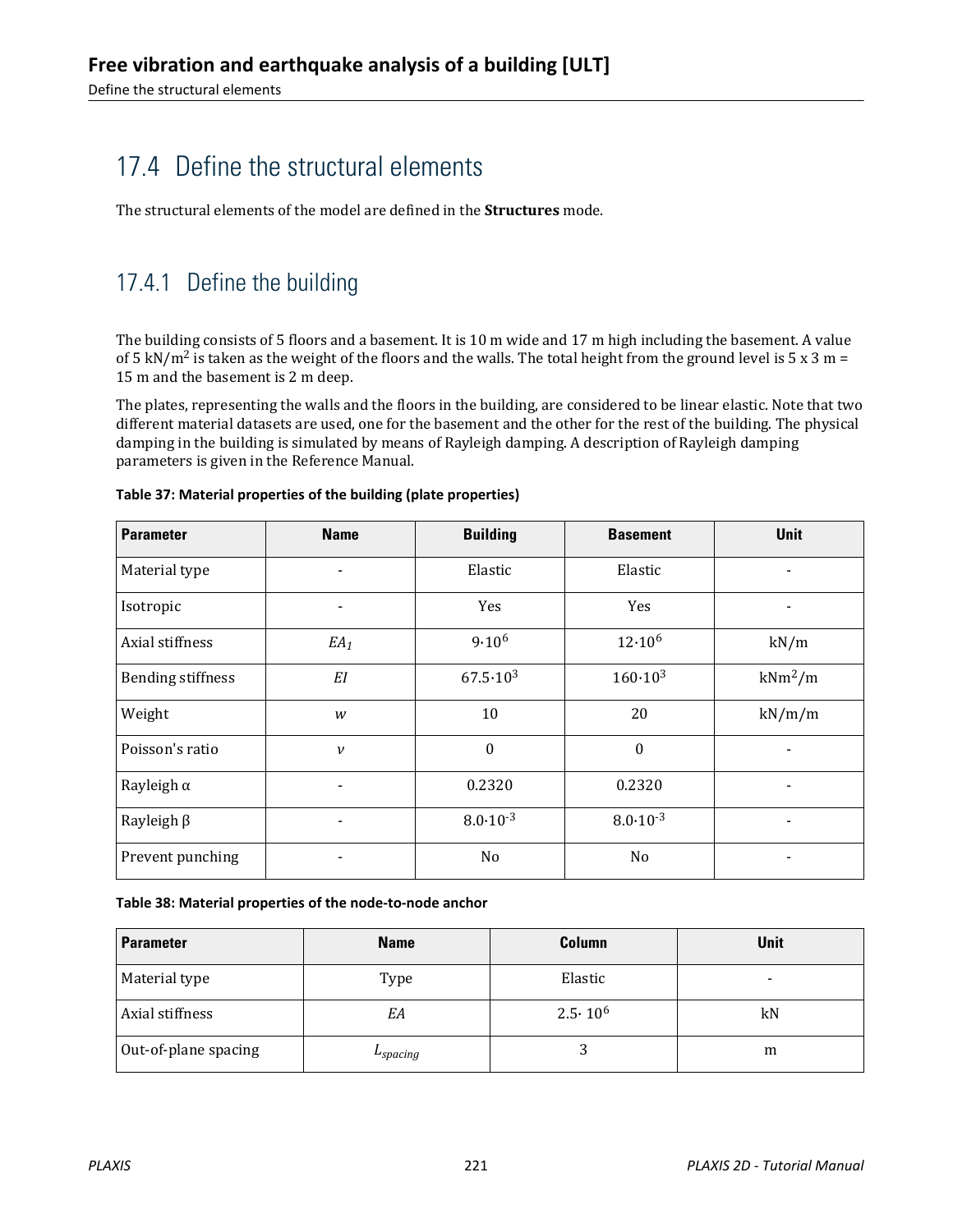#### **Free vibration and earthquake analysis of a building [ULT]**

Define the structural elements

- **1.** Use plates to create the vertical walls of the building from (-5 0) to (-5 15) and from (5 0) to (5 15).
- **2.** Again with plates, now define the vertical walls of the basement from (-5 -2) to (-5 0) and from (5 -2) to (5 0).
- **3.** Define the basement and ground level of the building as plates from (-5 -2) to (5 -2) and from (-5 0) to (5 0).
- **4.** Define the floors by copying the basement floor 5 times. To do so, select the basement floor and choose the

**Array** button  $\frac{1}{2}$ . Now specify that we want to copy it in y-direction, 6 copies (be aware: number of copies includes the original) and an intermediate distance of 3 m.

- **5. If the Define the material datasets for the structural elements in the building according to [Table 36](#page-6-0) (on page** 221).
- **6.** Assign the Basement material dataset to the vertical plates (2) and the lowest horizontal plate (all below ground level) in the model.
- **7.** Assign the Building material dataset to the remaining plates in the model.
- 

**8.** Use the Node-to-node anchor feature to define the column at the centre of the building connecting consecutive floors, hence (0 -2) to (0 0), (0 0) to (0 3), (0 3) to (0 6), (0 6) to (0 9), (0 9) to (0 12) and (0 12) to (0 15). Of course this can also be done by drawing one column and use the Array function to copy the others.

- **9.** Define the properties of the anchor according to [Table 37](#page-6-0) (on page 221) and assign the material dataset to the anchors in the model.
- 10.  $\frac{16!}{4!}$  Define an interface to model the interaction between soil and the building.

#### 17.4.2 Define the loads

- **1.** In order to model the driving force, a point load is created on top of the pile. To create a dynamic load:
	- **a.**  $\bullet$  Create a point load at the top left corner of the building.

**b.** Set  $F_{x,ref} = 10 \text{ kN/m}$  and  $F_{y,ref} = 0 \text{ kN/m}$ .

- **2.** The earthquake is modelled by imposing a prescribed displacement at the bottom boundary. To define the prescribed displacement:
	- **a.**  $\downarrow\downarrow\downarrow\downarrow$  Define a line displacement at the bottom of the model, from (-80 -40) to (80 -40).
	- **b.** Set the x-component of the line displacement to **Prescribed** and assign a value of 1.0. The y-component of the line displacement is **Fixed**. The default distribution (Uniform) should be kept.
- **3.** To define the dynamic multipliers for the line displacement:
	- **a.** Expand the Dynamic line displacement.
	- **b.** Click the **Multiplier** x drop down menu and click on the appearing plus button  $\pm$ . The **Multipliers** window pops up and a new displacement multiplier is automatically added.
	- **c.** From the **Signal** drop-down menu select the **Table** option.
	- **d.** The file containing the earthquake data is available in the Bentley Communities: search for the tutorial Free vibration and earthquake analysis of a building. Download the earthquake signal file 225a.smc.
	- **e.** In the **Multipliers** window click the **Open** button and select the saved .smc file. In the **Import data** window select the **Strong motion CD-ROM files** option from the **Parsing method** drop-down menu and press **OK** to close the window.
	- **f.** Select the **Acceleration** option in the **Data type** drop-down menu.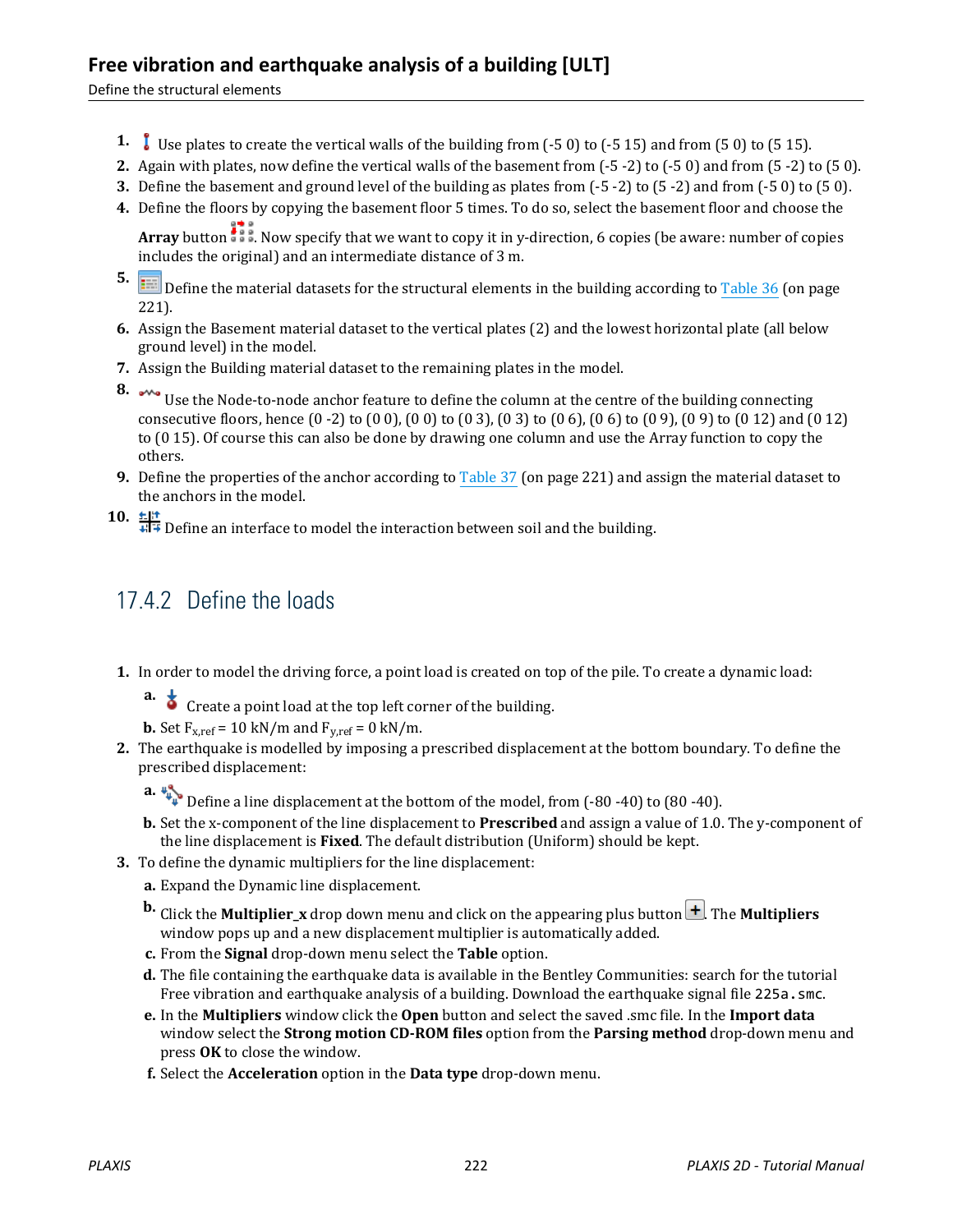Define the structural elements

**g.** Select the **Drift correction** options and click **OK** to finalize the definition of the multiplier. The defined multiplier is displayed:



*Figure 194: Dynamic multipliers window*

#### 17.4.3 Create interfaces on the boundary

Free-field and Compliant base boundaries require the creation of interface elements along the vertical and bottom boundaries of the model in the Structures mode. The interface elements must be added inside the model, else the Free-field and Compliant base boundary conditions are ignored. To define the interfaces:

**1.** Click the **Create interfaces on the boundary** button to automatically generate the interfaces at the boundary of the model.

The geometry of the model is shown in the following figure: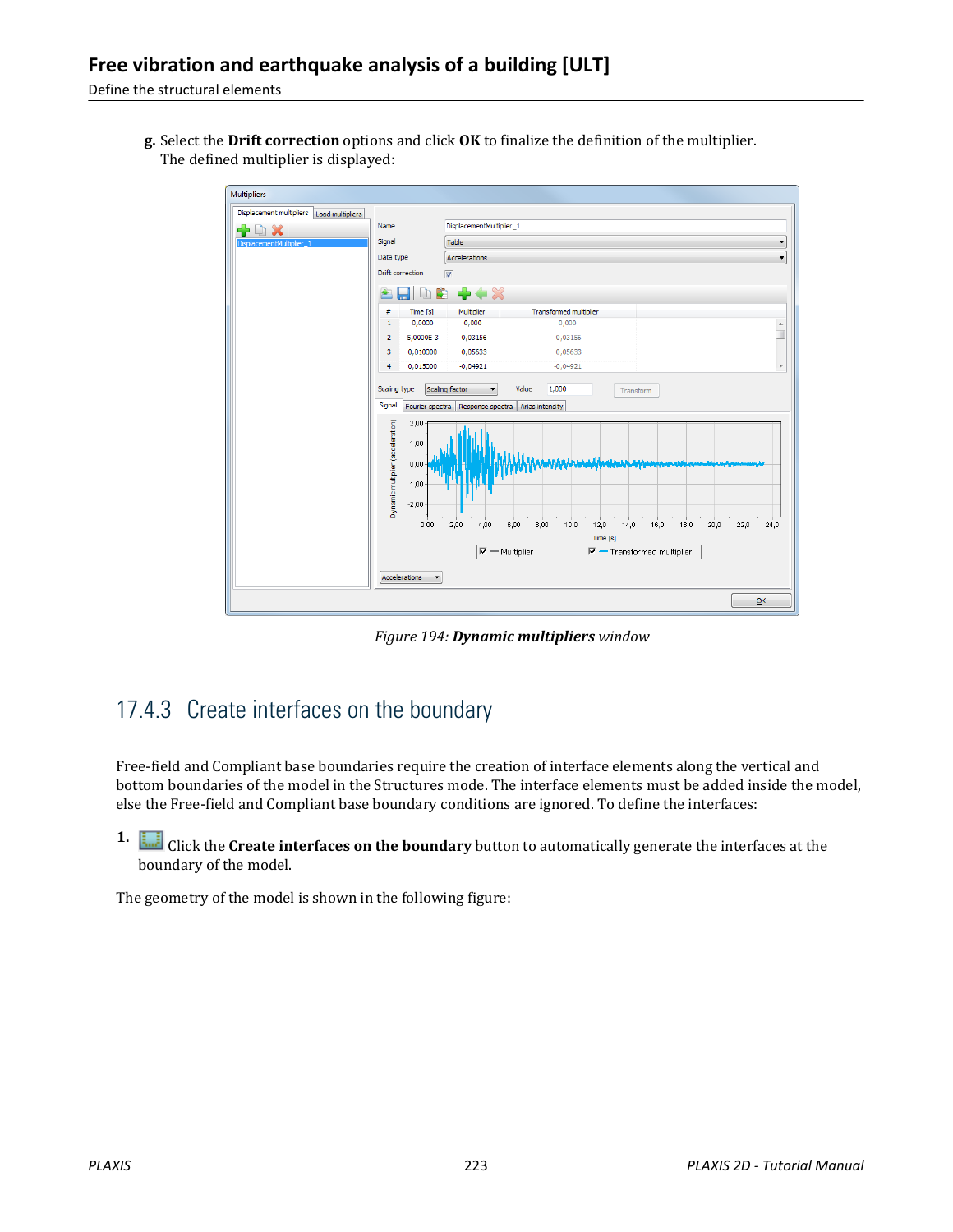Generate the mesh



*Figure 195: Geometry of the model*

## 17.5 Generate the mesh

- **1.** Proceed to the **Mesh** mode.
- **2.** Reset the mesh refinement on the boundaries by changing the **Coarseness factor** on the boundaries to 1.
- **3.** Select both soil layers and set their **Coarseness factor** to 0.3.
- **4.** Click the **Generate mesh** button **the understance of the mesh.** Set the **Element distribution** to **Medium**.
- **5.** Click the **View mesh** button **the view the mesh.** The resulting mesh is shown:



*Figure 196: The generated mesh*

**6.** Click the **Close** tab to close the Output program.

## 17.6 Define and perform the calculation

The calculation process consists of the initial conditions phase, simulation of the construction of the building, loading, free vibration analysis and earthquake analysis.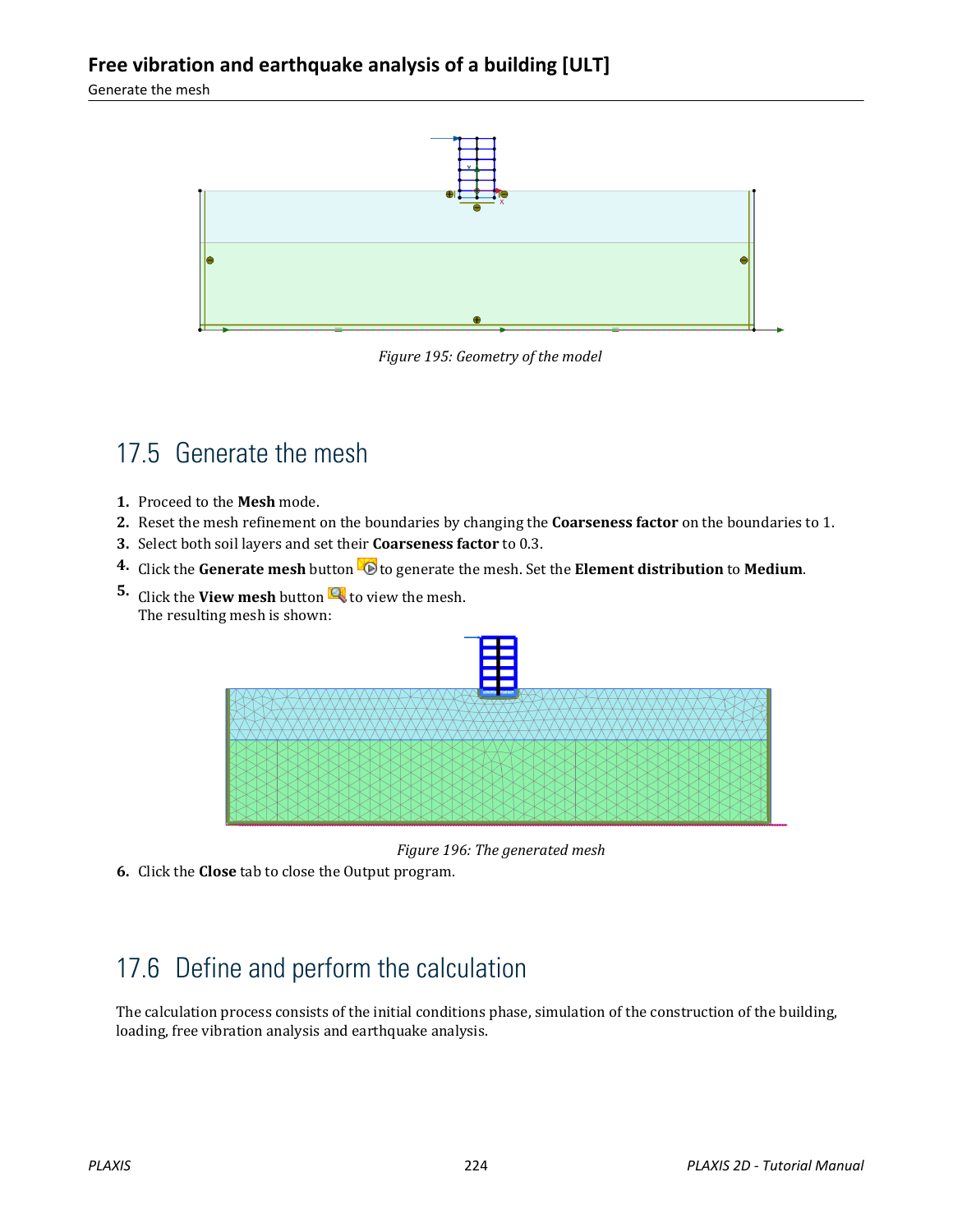Define and perform the calculation

## 17.6.1 Initial phase

- **1.** Click on the **Staged construction** tab to proceed with definition of the calculation phases.
- **2.** The initial phase has already been introduced. The default settings of the initial phase will be used in this tutorial.
- **3.** In the **Staged construction** mode check that the building and load are inactive.



*Figure 197: Initial phase*

#### 17.6.2 Phase 1: Building

- **1.** Click the **Add phase** button **the set of create a new phase. The default settings of the added phase will be used for** this calculation phase.
- **2.** In the **Staged construction** mode construct the building (activate all the plates, the interfaces and the anchors) and deactivate the basement volume.



*Figure 198: Construction of the building*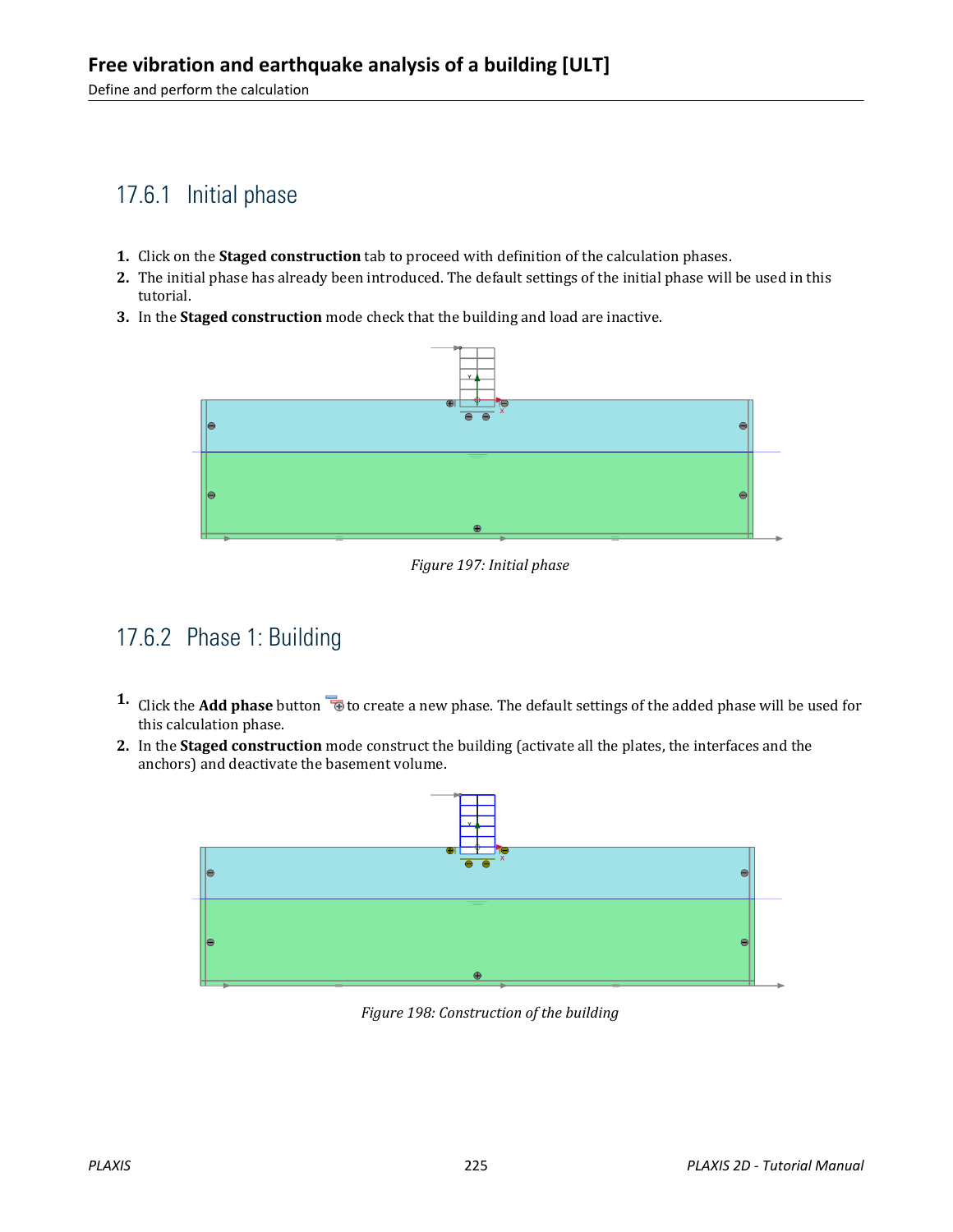Define and perform the calculation

## 17.6.3 Phase 2: Excitation

- **1.** Click the **Add phase** button  $\overline{\mathbf{B}}$  to create a new phase (Phase 2).
- **2.** In the **Phases** window select the **Reset displacement to zero** in the **Deformation control parameters** subtree. The default values of the remaining parameters will be used in this calculation phase.
- **3.** In the **Staged construction** mode activate the load. The value of the load is already defined in the **Structures** mode.

#### 17.6.4 Phase 3: Free vibration

- **1.** Click the **Add phase** button **to** to create a new phase (Phase<sub>13</sub>).
- **2.** In the **Phases** window select the **Dynamic** option  $\mathbf{R}$  as **Calculation type**.
- **3.** Set the **Dynamic time interval** parameter to 5 sec.
- **4.** In the **Staged construction** mode release (deactivate) the point load.
- **5.** In the **Model explorer** expand the **Model conditions** subtree.
- **6.** Expand the **Dynamics** subtree. Check the boundary conditions **BoundaryXMin**, **BoundaryXMax** and **BoundaryYMin** are viscous.



*Figure 199: Boundary conditions for dynamics calculations*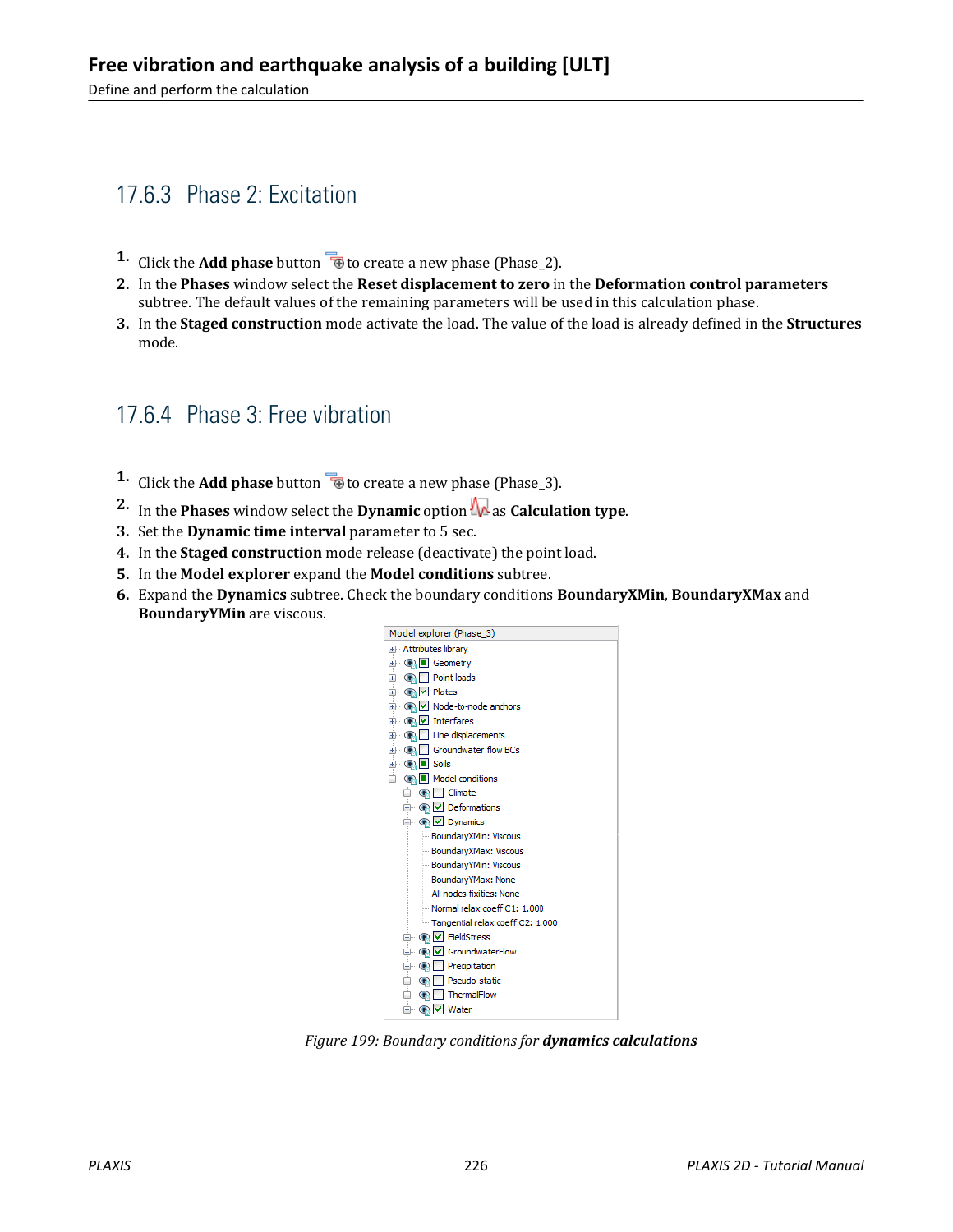#### **Free vibration and earthquake analysis of a building [ULT]**

Define and perform the calculation

#### **Note:**

For a better visualisation of the results, animations of the free vibration and earthquake can be created. If animations are to be created, it is advised to increase the number of the saved steps by assigning a proper value to the **Max steps saved** parameter in the **Parameters** tabsheet of the **Phases** window.

#### 17.6.5 Phase 4: Earthquake

- **1.** Click the **Add phase** button **the create a new phase (Phase\_4).**
- **2.** In the **Phases** window set the **Start from phase** option to Phase 1 (construction of building).
- **3.** Select the **Dynamic** option  $\mathbf{N}$  as **Calculation type**.
- **4.** Set the **Dynamic time interval** parameter to 20 sec.
- **5.** Select the **Reset displacement to zero** in the **Deformation control parameters** subtree.
- **6.** In the **Numerical control parameters** unselect the option **Use default iter parameters** and set **Max steps** to 1000 in order to get a more detailed time-acceleration curve.
- **7.** In the **Model explorer** expand the **Model conditions** subtree.
- **8.** Expand the **Dynamics** subtree. Set the **BoundaryXMin** and **BoundaryXMax** to **Free-field**. Set the **BoundaryYMin** to **Compliant base**.



*Figure 200: Boundary conditions for dynamics calculations (Phase\_4)*

- **9.** Interface elements do not need to be active to enable the use of **Free-field** or **Compliant base** boundaries.
- **10.** In the **Model explorer** activate the **Line displacements** and its dynamic component. Make sure that the value of u<sub>x,start,ref</sub> is set to 0.5 m. Considering that the boundary condition at the base of the model will be defined using a **Compliant base**, the input signal has to be taken as half of the bedrock (within) motion.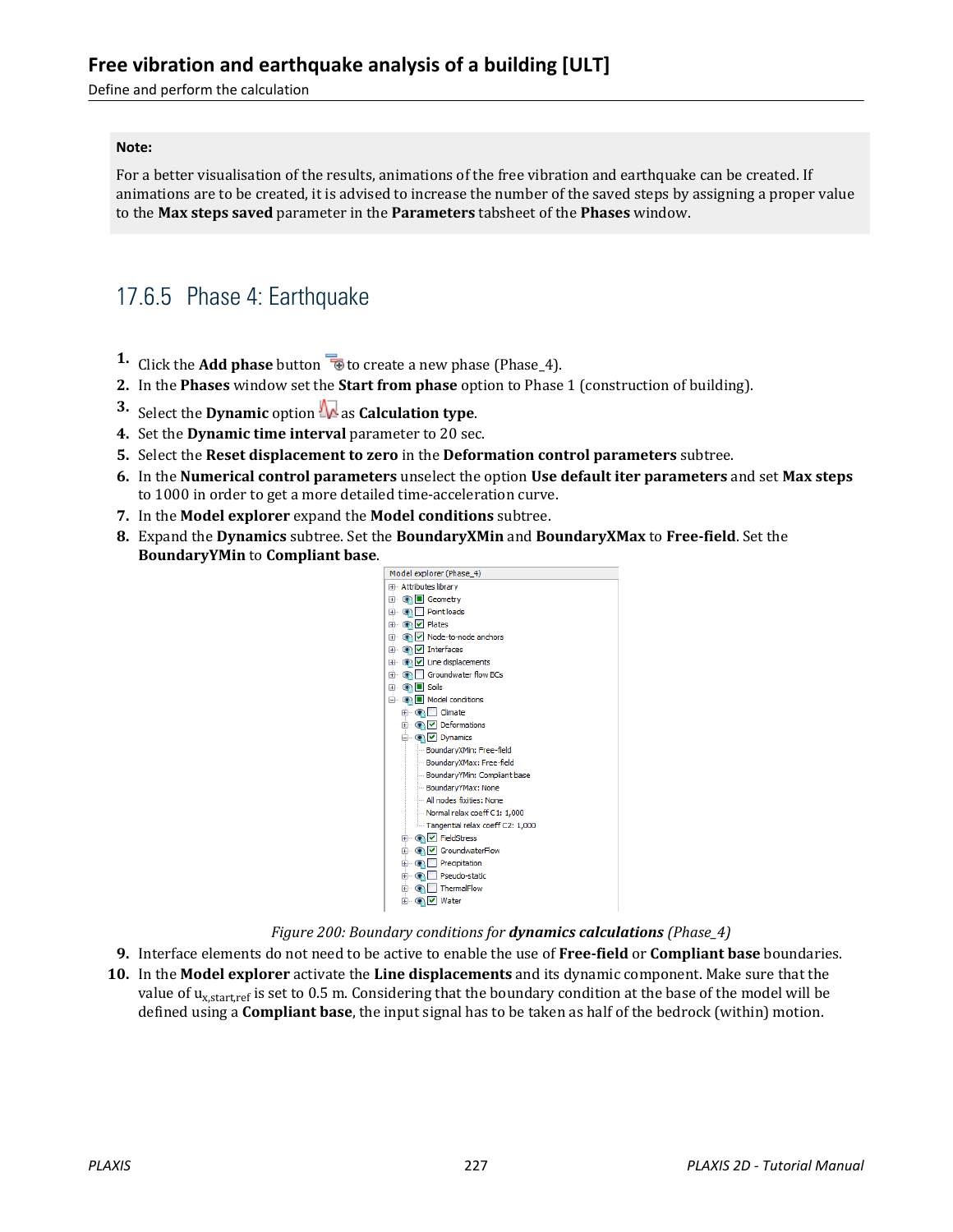## 17.6.6 Execute the calculation

- **1.** Click the **Select points for curves** button  $\triangledown$  in the side toolbar and select a point at the top of the building, close to or at  $(0, 15)$ .
- **2.** Click the **Calculate** button  $\int_{0}^{\infty}$  to calculate the project.

**3.** After the calculation has finished, save the project by clicking the **Save** button .

## 17.7 Results

The figure below shows the deformed structure at the end of the Phase 2 (application of horizontal load).



*Figure 201: Deformed mesh of the system*

The figure below shows the time history of displacements of the selected points A (0 15) for the free vibration phase. It may be seen from the figure that the vibration slowly decays with time due to damping in the soil and in the building.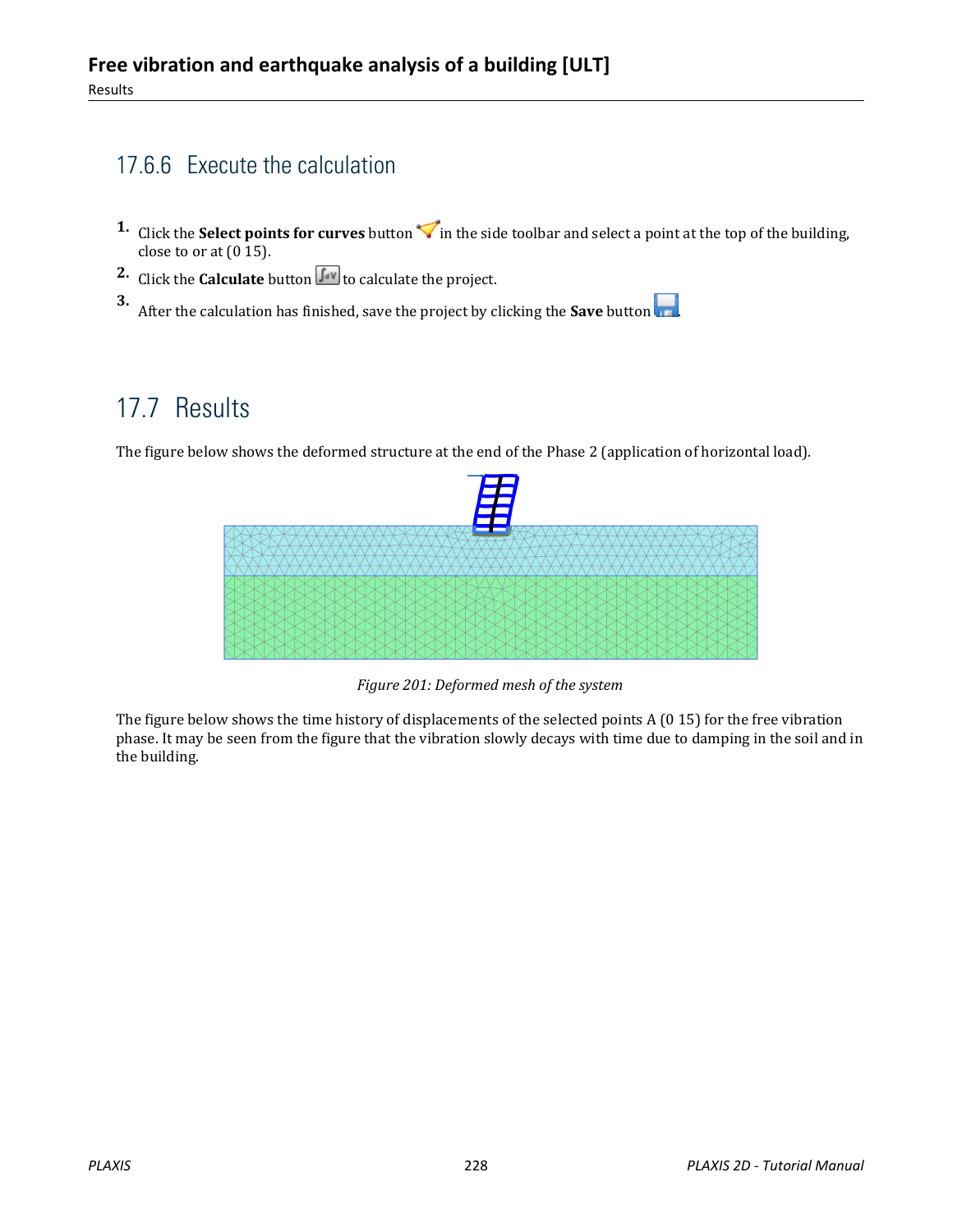

*Figure 202: Time history of displacements at selected points*

In the **Fourier** tabsheet of the **Curve generation** window select the **Power (spectrum)** and click **OK** to create the plot. The plot is shown below. From this figure it can be evaluated that the dominant building frequency is around 1 Hz.



*Figure 203: Frequency representation (spectrum)*

The figure below shows the time history of the lateral acceleration of the selected point at (0 15) for the earthquake phase (dynamic analysis). For a better visualisation of the results animations of the free vibration and earthquake can be created.